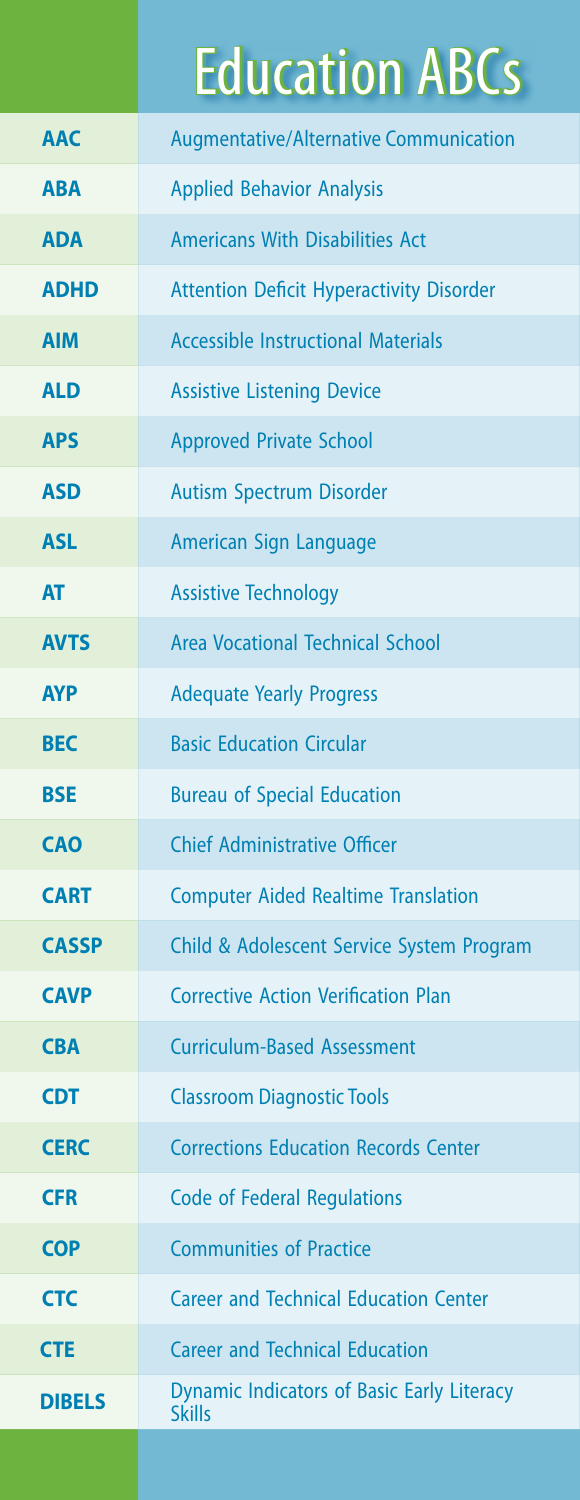| <b>DPW</b>   | <b>Department of Public Welfare</b>                             |
|--------------|-----------------------------------------------------------------|
| <b>EBR</b>   | <b>Educational Benefit Review</b>                               |
| <b>ED</b>    | <b>Emotional Disturbance</b>                                    |
| EI           | <b>Early Intervention</b>                                       |
| <b>EIPA</b>  | <b>Educational Interpreter Performance</b><br><b>Assessment</b> |
| <b>EITA</b>  | <b>Early Intervention Technical Assistance</b>                  |
| <b>ELL</b>   | <b>English Language Learners</b>                                |
| <b>EPSDT</b> | Early Periodic Screening, Diagnosis, and<br><b>Treatment</b>    |
| <b>ER</b>    | <b>Evaluation Report</b>                                        |
| <b>ESEA</b>  | <b>Elementary and Secondary Education Act</b>                   |
| <b>ESL</b>   | English as a Second Language                                    |
| <b>ESY</b>   | <b>Extended School Year</b>                                     |
| <b>FAPE</b>  | <b>Free Appropriate Public Education</b>                        |
| <b>FBA</b>   | <b>Functional Behavioral Assessment</b>                         |
| <b>FERPA</b> | Family Educational Rights and Privacy Act                       |
| <b>IAES</b>  | <b>Interim Alternative Educational Setting</b>                  |
| <b>ICC</b>   | <b>Interagency Coordinating Council</b>                         |
| ID           | <b>Intellectual Disability</b>                                  |
| <b>IDEA</b>  | <b>Individuals With Disabilities Education Act</b>              |
| <b>IEE</b>   | <b>Independent Educational Evaluation</b>                       |
| <b>IEP</b>   | <b>Individualized Education Program</b>                         |
| <b>IFSP</b>  | <b>Individualized Family Service Plan</b>                       |
| IU           | <b>Intermediate Unit</b>                                        |
| <b>LEA</b>   | <b>Local Educational Agency</b>                                 |
| <b>LICC</b>  | <b>Local Interagency Coordinating Council</b>                   |
| <b>LRE</b>   | <b>Least Restrictive Environment</b>                            |
| <b>LTCC</b>  | <b>Local Transition Coordinating Council</b>                    |
| <b>LTF</b>   | <b>Local Task Force</b>                                         |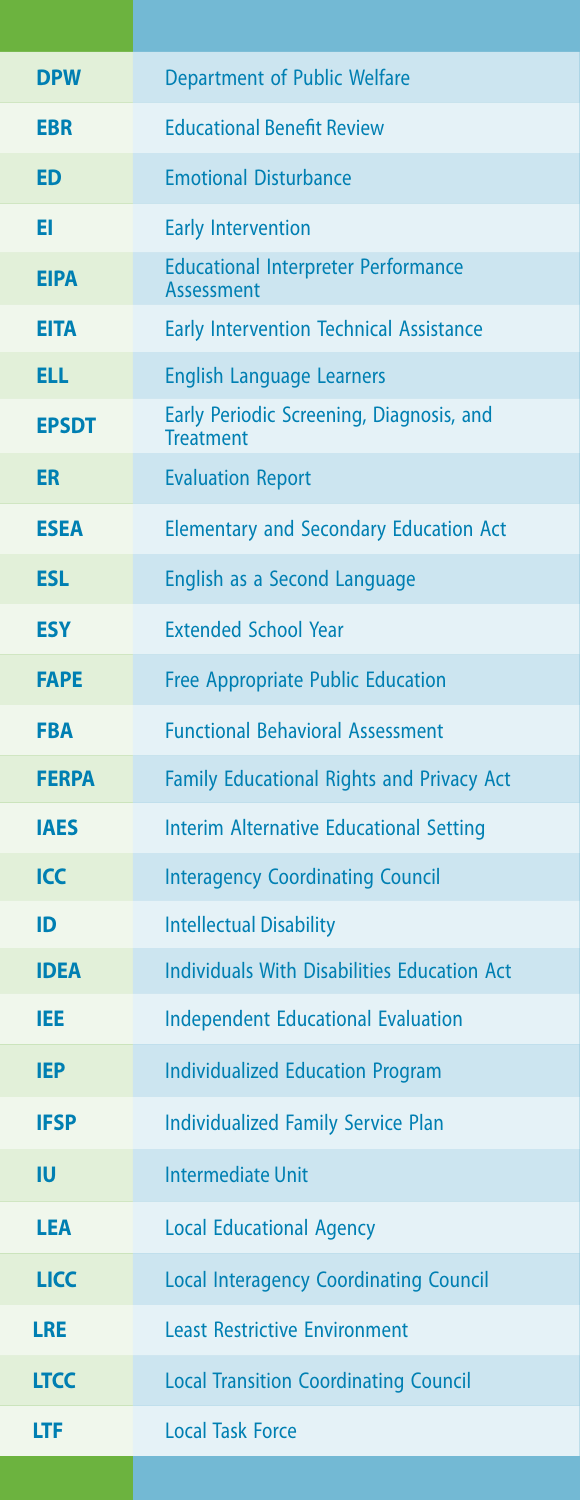| <b>Medical Assistance</b><br><b>MA</b><br><b>MOU</b><br><b>Memorandum of Understanding</b><br><b>Multi-tiered Systems of Support</b><br><b>MTSS</b><br>No Child Left Behind<br><b>NCLB</b><br><b>NCSC</b><br><b>National Center and State Collaborative</b><br>National Institute for School Leadership<br><b>NISL</b><br>Notice of Recommended Educational<br><b>NOREP</b><br>Placement<br><b>O&amp;M</b><br><b>Orientation and Mobility</b><br><b>OCD</b><br><b>Obsessive Compulsive Disorder</b><br>Office of Child Development and Early<br><b>OCDEL</b><br>Learning<br><b>Office for Civil Rights</b><br><b>OCR</b><br><b>Oppositional Defiant Disorder</b><br><b>ODD</b><br><b>ODHH</b><br>Office for the Deaf and Hard of Hearing<br><b>Office for Dispute Resolution</b><br><b>ODR</b><br><b>Other Health Impairment</b><br><b>OHI</b><br><b>Orthopedic Impairment</b><br><b>OI</b><br><b>Office of Special Education Programs</b><br><b>OSEP</b><br>Office of Special Education and<br><b>OSERS</b><br><b>Rehabilitation Services</b><br><b>OT</b><br><b>Occupational Therapy</b><br>Office of Vocational Rehabilitation<br><b>OVR</b><br>Pennsylvania Alternate System of<br><b>PASA</b><br>Assessment<br>Pennsylvania Training and Technical<br><b>PaTTAN</b><br><b>Assistance Network</b><br><b>PBIS</b><br><b>Positive Behavior Intervention and Supports</b><br><b>Positive Behavior Support Plan</b><br><b>PBSP</b><br><b>PDE</b><br>Pennsylvania Department of Education<br>Pennsylvania Information Management System<br><b>PIMS</b><br>Pennsylvania System of School Assessment<br><b>PSSA</b><br><b>Prior Written Notice</b><br><b>PWN</b> |  |
|---------------------------------------------------------------------------------------------------------------------------------------------------------------------------------------------------------------------------------------------------------------------------------------------------------------------------------------------------------------------------------------------------------------------------------------------------------------------------------------------------------------------------------------------------------------------------------------------------------------------------------------------------------------------------------------------------------------------------------------------------------------------------------------------------------------------------------------------------------------------------------------------------------------------------------------------------------------------------------------------------------------------------------------------------------------------------------------------------------------------------------------------------------------------------------------------------------------------------------------------------------------------------------------------------------------------------------------------------------------------------------------------------------------------------------------------------------------------------------------------------------------------------------------------------------------------------------------------------------------------------------------------------------------|--|
|                                                                                                                                                                                                                                                                                                                                                                                                                                                                                                                                                                                                                                                                                                                                                                                                                                                                                                                                                                                                                                                                                                                                                                                                                                                                                                                                                                                                                                                                                                                                                                                                                                                               |  |
|                                                                                                                                                                                                                                                                                                                                                                                                                                                                                                                                                                                                                                                                                                                                                                                                                                                                                                                                                                                                                                                                                                                                                                                                                                                                                                                                                                                                                                                                                                                                                                                                                                                               |  |
|                                                                                                                                                                                                                                                                                                                                                                                                                                                                                                                                                                                                                                                                                                                                                                                                                                                                                                                                                                                                                                                                                                                                                                                                                                                                                                                                                                                                                                                                                                                                                                                                                                                               |  |
|                                                                                                                                                                                                                                                                                                                                                                                                                                                                                                                                                                                                                                                                                                                                                                                                                                                                                                                                                                                                                                                                                                                                                                                                                                                                                                                                                                                                                                                                                                                                                                                                                                                               |  |
|                                                                                                                                                                                                                                                                                                                                                                                                                                                                                                                                                                                                                                                                                                                                                                                                                                                                                                                                                                                                                                                                                                                                                                                                                                                                                                                                                                                                                                                                                                                                                                                                                                                               |  |
|                                                                                                                                                                                                                                                                                                                                                                                                                                                                                                                                                                                                                                                                                                                                                                                                                                                                                                                                                                                                                                                                                                                                                                                                                                                                                                                                                                                                                                                                                                                                                                                                                                                               |  |
|                                                                                                                                                                                                                                                                                                                                                                                                                                                                                                                                                                                                                                                                                                                                                                                                                                                                                                                                                                                                                                                                                                                                                                                                                                                                                                                                                                                                                                                                                                                                                                                                                                                               |  |
|                                                                                                                                                                                                                                                                                                                                                                                                                                                                                                                                                                                                                                                                                                                                                                                                                                                                                                                                                                                                                                                                                                                                                                                                                                                                                                                                                                                                                                                                                                                                                                                                                                                               |  |
|                                                                                                                                                                                                                                                                                                                                                                                                                                                                                                                                                                                                                                                                                                                                                                                                                                                                                                                                                                                                                                                                                                                                                                                                                                                                                                                                                                                                                                                                                                                                                                                                                                                               |  |
|                                                                                                                                                                                                                                                                                                                                                                                                                                                                                                                                                                                                                                                                                                                                                                                                                                                                                                                                                                                                                                                                                                                                                                                                                                                                                                                                                                                                                                                                                                                                                                                                                                                               |  |
|                                                                                                                                                                                                                                                                                                                                                                                                                                                                                                                                                                                                                                                                                                                                                                                                                                                                                                                                                                                                                                                                                                                                                                                                                                                                                                                                                                                                                                                                                                                                                                                                                                                               |  |
|                                                                                                                                                                                                                                                                                                                                                                                                                                                                                                                                                                                                                                                                                                                                                                                                                                                                                                                                                                                                                                                                                                                                                                                                                                                                                                                                                                                                                                                                                                                                                                                                                                                               |  |
|                                                                                                                                                                                                                                                                                                                                                                                                                                                                                                                                                                                                                                                                                                                                                                                                                                                                                                                                                                                                                                                                                                                                                                                                                                                                                                                                                                                                                                                                                                                                                                                                                                                               |  |
|                                                                                                                                                                                                                                                                                                                                                                                                                                                                                                                                                                                                                                                                                                                                                                                                                                                                                                                                                                                                                                                                                                                                                                                                                                                                                                                                                                                                                                                                                                                                                                                                                                                               |  |
|                                                                                                                                                                                                                                                                                                                                                                                                                                                                                                                                                                                                                                                                                                                                                                                                                                                                                                                                                                                                                                                                                                                                                                                                                                                                                                                                                                                                                                                                                                                                                                                                                                                               |  |
|                                                                                                                                                                                                                                                                                                                                                                                                                                                                                                                                                                                                                                                                                                                                                                                                                                                                                                                                                                                                                                                                                                                                                                                                                                                                                                                                                                                                                                                                                                                                                                                                                                                               |  |
|                                                                                                                                                                                                                                                                                                                                                                                                                                                                                                                                                                                                                                                                                                                                                                                                                                                                                                                                                                                                                                                                                                                                                                                                                                                                                                                                                                                                                                                                                                                                                                                                                                                               |  |
|                                                                                                                                                                                                                                                                                                                                                                                                                                                                                                                                                                                                                                                                                                                                                                                                                                                                                                                                                                                                                                                                                                                                                                                                                                                                                                                                                                                                                                                                                                                                                                                                                                                               |  |
|                                                                                                                                                                                                                                                                                                                                                                                                                                                                                                                                                                                                                                                                                                                                                                                                                                                                                                                                                                                                                                                                                                                                                                                                                                                                                                                                                                                                                                                                                                                                                                                                                                                               |  |
|                                                                                                                                                                                                                                                                                                                                                                                                                                                                                                                                                                                                                                                                                                                                                                                                                                                                                                                                                                                                                                                                                                                                                                                                                                                                                                                                                                                                                                                                                                                                                                                                                                                               |  |
|                                                                                                                                                                                                                                                                                                                                                                                                                                                                                                                                                                                                                                                                                                                                                                                                                                                                                                                                                                                                                                                                                                                                                                                                                                                                                                                                                                                                                                                                                                                                                                                                                                                               |  |
|                                                                                                                                                                                                                                                                                                                                                                                                                                                                                                                                                                                                                                                                                                                                                                                                                                                                                                                                                                                                                                                                                                                                                                                                                                                                                                                                                                                                                                                                                                                                                                                                                                                               |  |
|                                                                                                                                                                                                                                                                                                                                                                                                                                                                                                                                                                                                                                                                                                                                                                                                                                                                                                                                                                                                                                                                                                                                                                                                                                                                                                                                                                                                                                                                                                                                                                                                                                                               |  |
|                                                                                                                                                                                                                                                                                                                                                                                                                                                                                                                                                                                                                                                                                                                                                                                                                                                                                                                                                                                                                                                                                                                                                                                                                                                                                                                                                                                                                                                                                                                                                                                                                                                               |  |
|                                                                                                                                                                                                                                                                                                                                                                                                                                                                                                                                                                                                                                                                                                                                                                                                                                                                                                                                                                                                                                                                                                                                                                                                                                                                                                                                                                                                                                                                                                                                                                                                                                                               |  |
|                                                                                                                                                                                                                                                                                                                                                                                                                                                                                                                                                                                                                                                                                                                                                                                                                                                                                                                                                                                                                                                                                                                                                                                                                                                                                                                                                                                                                                                                                                                                                                                                                                                               |  |
|                                                                                                                                                                                                                                                                                                                                                                                                                                                                                                                                                                                                                                                                                                                                                                                                                                                                                                                                                                                                                                                                                                                                                                                                                                                                                                                                                                                                                                                                                                                                                                                                                                                               |  |
|                                                                                                                                                                                                                                                                                                                                                                                                                                                                                                                                                                                                                                                                                                                                                                                                                                                                                                                                                                                                                                                                                                                                                                                                                                                                                                                                                                                                                                                                                                                                                                                                                                                               |  |